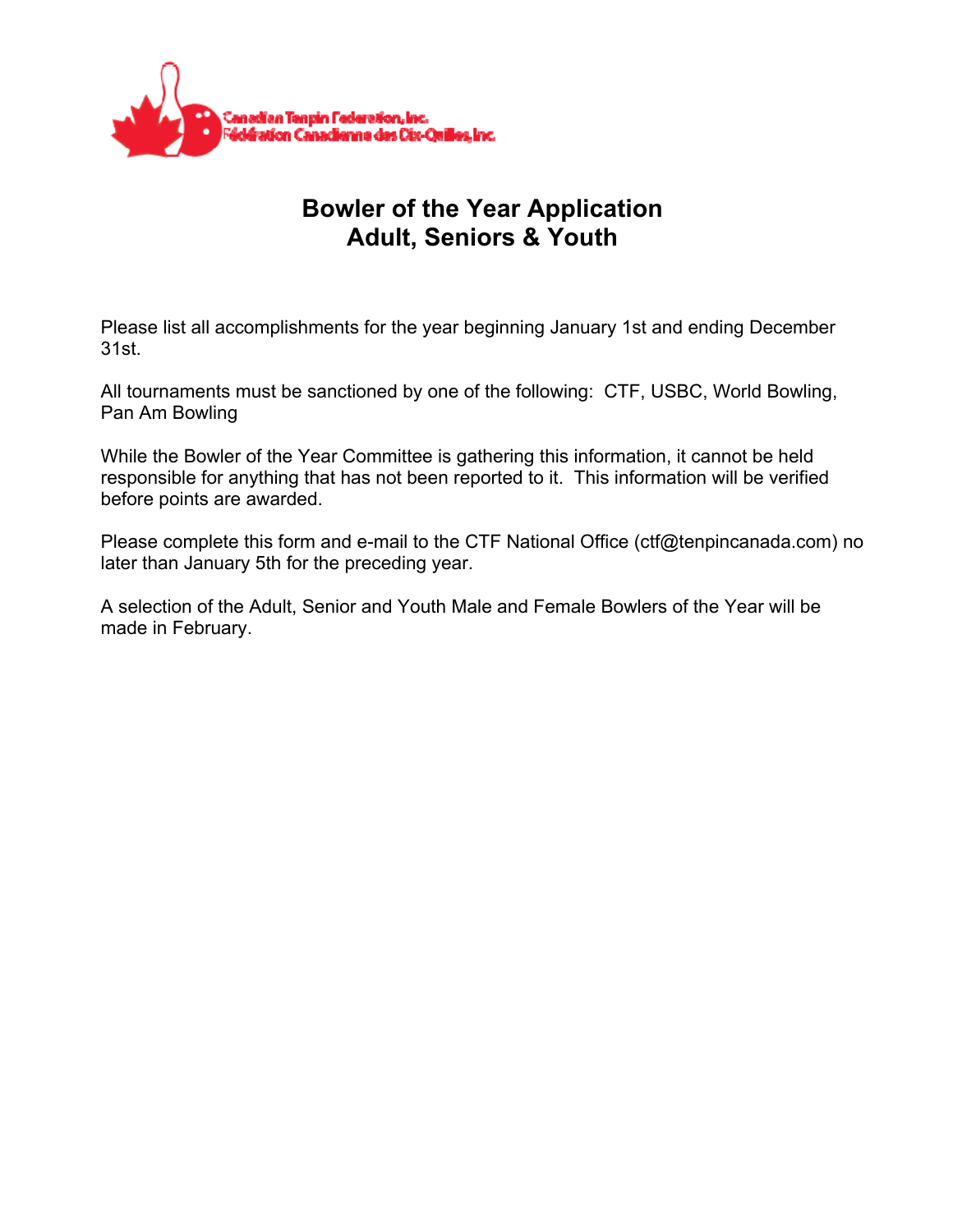

## **CTF BOWLER OF THE YEAR APPLICATION**

**January 1st, 20 to December 31st, 20** 

| <b>Bowler's Name:</b>                                                                                         |                                       |    |                     |  |  |
|---------------------------------------------------------------------------------------------------------------|---------------------------------------|----|---------------------|--|--|
| CTF ID#:                                                                                                      |                                       |    |                     |  |  |
| <b>Adult Bowler</b><br>8<br>0<br><b>Male</b>                                                                  | <b>Senior Bowler</b><br><b>Female</b> | 00 | <b>Youth Bowler</b> |  |  |
| <b>Phone Number:</b>                                                                                          |                                       |    |                     |  |  |
| <b>Phone Number (alternate):</b>                                                                              |                                       |    |                     |  |  |
| Email:                                                                                                        |                                       |    |                     |  |  |
|                                                                                                               |                                       |    |                     |  |  |
| Please indicate what place you finished in each tournament, as well as how many entrants were in each         |                                       |    |                     |  |  |
| category (i.e. singles $-4$ <sup>th</sup> place (52 entrants); doubles $-15$ <sup>th</sup> place (62 doubles) |                                       |    |                     |  |  |
| <b>WTBA CHAMPIONSHIPS</b>                                                                                     |                                       |    |                     |  |  |
|                                                                                                               |                                       |    |                     |  |  |
|                                                                                                               |                                       |    |                     |  |  |
|                                                                                                               |                                       |    |                     |  |  |
| <b>FIQ ZONE CHAMPIONSHIPS</b>                                                                                 |                                       |    |                     |  |  |
|                                                                                                               |                                       |    |                     |  |  |
|                                                                                                               |                                       |    |                     |  |  |
|                                                                                                               |                                       |    |                     |  |  |
|                                                                                                               |                                       |    |                     |  |  |
| <b>CANADIAN NATIONAL CHAMPIONSHIPS/USBC OPEN/USBC WOMEN'S</b>                                                 |                                       |    |                     |  |  |
|                                                                                                               |                                       |    |                     |  |  |
|                                                                                                               |                                       |    |                     |  |  |
|                                                                                                               |                                       |    |                     |  |  |
| <b>CANADIAN YOUTH CHAMPIONSHIPS</b>                                                                           |                                       |    |                     |  |  |
|                                                                                                               |                                       |    |                     |  |  |
|                                                                                                               |                                       |    |                     |  |  |
|                                                                                                               |                                       |    |                     |  |  |
| <b>PBA/PWBA REGIONALS</b>                                                                                     |                                       |    |                     |  |  |
|                                                                                                               |                                       |    |                     |  |  |
|                                                                                                               |                                       |    |                     |  |  |
|                                                                                                               |                                       |    |                     |  |  |
|                                                                                                               |                                       |    |                     |  |  |
| <b>WORLD CUP/PANAM GAMES/COMMONWEALTH GAMES</b>                                                               |                                       |    |                     |  |  |
|                                                                                                               |                                       |    |                     |  |  |
|                                                                                                               |                                       |    |                     |  |  |
|                                                                                                               |                                       |    |                     |  |  |
|                                                                                                               |                                       |    |                     |  |  |